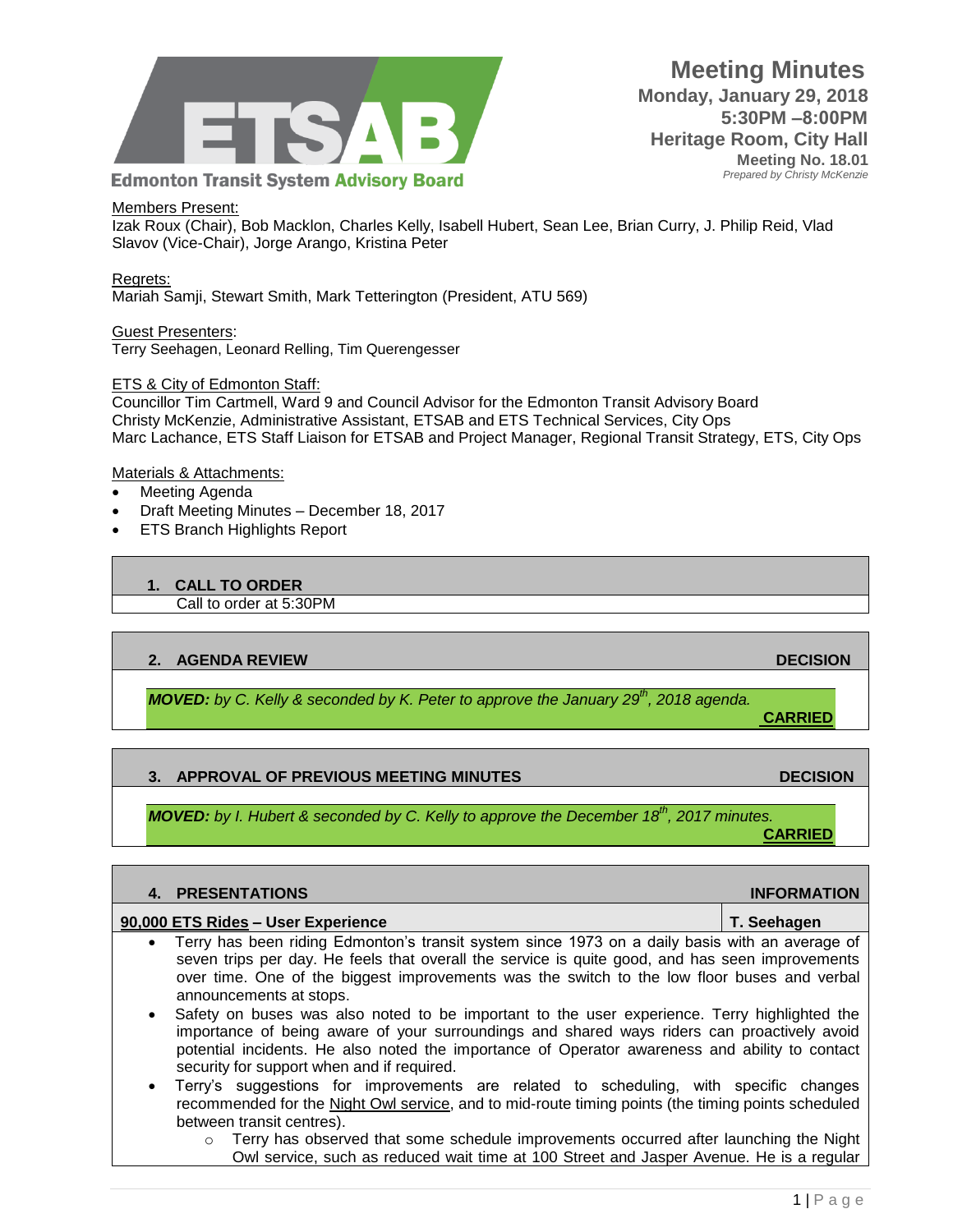user of the service, and is interested to learn whether this will be a permanent extension in bus service.

- $\circ$  A continuing challenge for riders on the Night Owl service is created by all buses scheduled to arrive and depart from downtown stops between 1 am and 3 am on the hour and the half hour, which makes transfers difficult. (If bus #8 could leave 3-4 minutes earlier from Bonnie Doon – it sits at Millwoods for 20 minutes – then it could arrive at the downtown stop in time to allow for the two block walk to transfer on to the bus #1 at the downtown stop. (Note: This change would need to consider the timing of the connection between bus #4 with #8 at Whyte Ave.)
- $\circ$  A second suggestion was that the #1 route for the Night Owl service should be moved to head north on 124 street and go along 111 Avenue instead of 102 Avenue and then west to 142 Street and then back south to 102/Jasper Avenue. This would potentially increase ridership with the same five routes that are currently running and add only about five minutes on to the schedule for the additional proposed coverage.
- Terry suggested that the timing points scheduled between transit centres could potentially be set for a few minutes earlier, so that Operators do not have to wait for the schedule to catch up to the real time trip at non-transfer timing points along their route. This would increase the number of successful transfers at transit centres and can be coordinated with any upcoming sign up (regularly scheduled service adjustments).
- Question and answer period followed, including:
	- $\circ$  Discussion around heated shelters as a potential improvement to the user experience. Terry noted that this is not a necessary cost in general, as most riders know to be prepared for the weather, although having a heated space at transit centres is helpful.
	- $\circ$  It was noted that number of riders has increased significantly in the past ten years due to population growth, which puts a strain on the system during peak times.
	- $\circ$  Members asked about Terry's experience with calling 311. It was noted that the 311 service is a newer option in the system. Calls used to go directly to the section in ETS responsible for resolving the issue at hand (i.e. ETS Planning and Scheduling).
	- $\circ$  Members asked what may influence Terry's friends and family who are not transit users to be attracted to the option of using public transit. Terry noted that there is a negative stigma associated with needing to rely on public transportation (trips must be planned around the existing schedules), but high parking rates in downtown is one valid motivator.
	- o On Time Performance (OTP) was discussed. It was noted that traffic, especially during rush hour makes the service less consistent. The more riders are aware of alternate route options to their destination the better they can adjust their trip plan during peak times.

# **Bike Share and Edmonton T. Querengesser** T. Querengesser

- Tim presented "Bike share and Edmonton: It's Time". Bike share was noted to be the "world's fastest growing mode of mobility with 88M trips in US alone since 2010 (more than Amtrack). It provides mobility for trips too far to walk but not far enough to justify driving or paying for a taxi. The average bike share trip is 3 km, or 25 minutes. It is often the first-mile and last-mile gap filler for public transit." It was noted to be "cost effective (Washington D.C. bike share cost same as one mile of freeway) and equitable (bike share encourages more marginalized populations to ride)".
- The introduction of the concept of bike share may date back as far as the 1960's, and was launched in 2007 in Paris (Velib) with 14,500 bicycles averaging 86,000 daily trips, and Barcelona with 6,000 bicycles averaging 28,000 daily trips. New York started to offer bike share in 2013 with 10, 000 bicycles and an average daily ridership of 38,500 trips. In Canada, bike share has been launched in four major cities to date: Montreal (2009), Toronto (2011), Hamilton (2015) and Vancouver (2016).
- Statistics show that:
	- o An average of 47% of bike share trips replace trips in automobiles. (Montreal: 36%; Toronto: 25%; DC: 41%, MNSP: 52%).
	- o Only 24% of regular bicycle trips in the U.S. are made by women, but Washington D.C.'s bike share sees women composing 54% of its membership.
	- o Bicycle commuters have been shown to have 52% lower risk of disease.
- "In suburbs and small- to medium-sized cities, where public transit can be sparse, bike sharing complements transit and provides better access to and from existing lines. In these places, bike sharing serves as an important first- and last-mile connector and increases public transit use."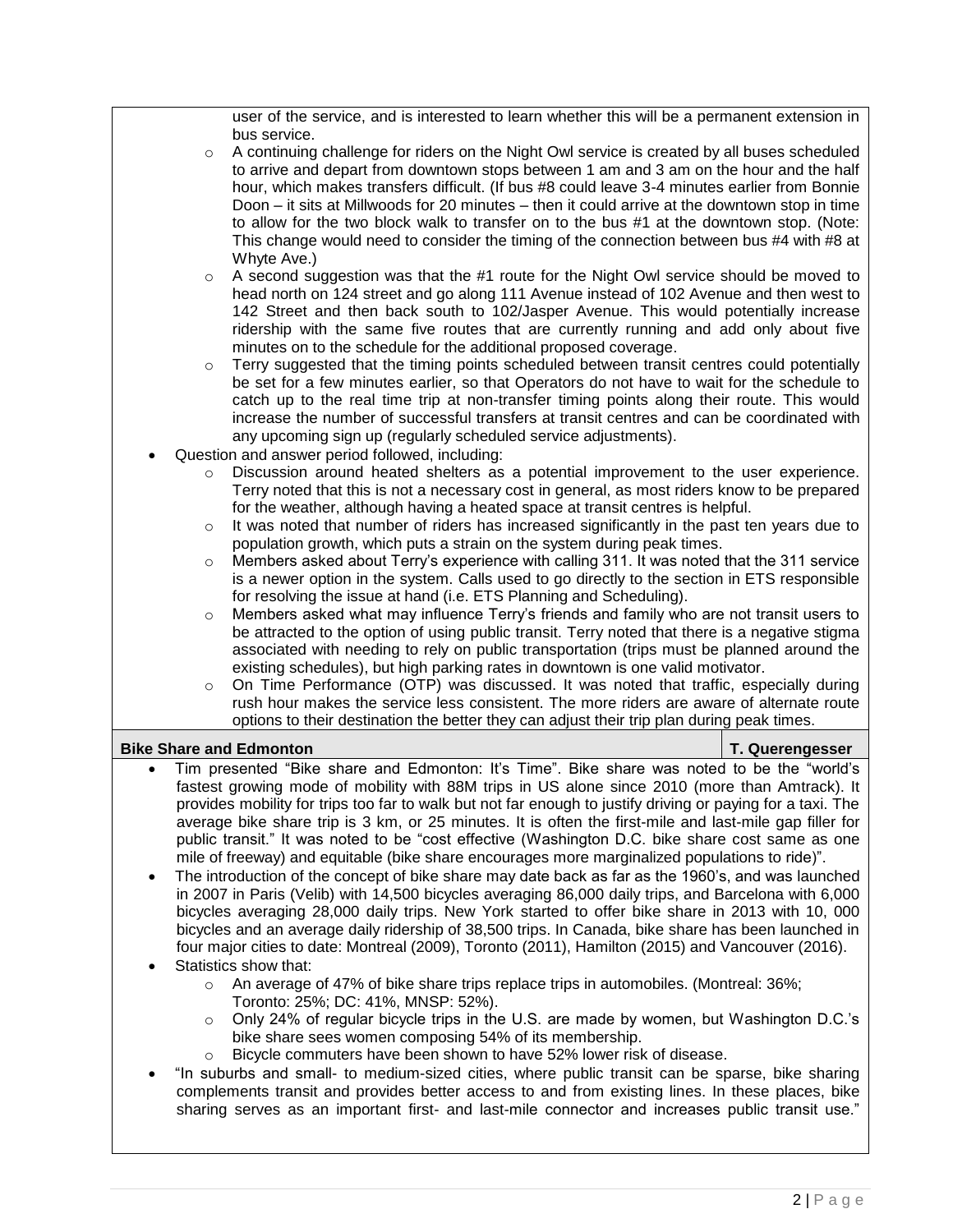Unraveling the Modal Impacts of Bike sharing, Access Magazine, 2015

- Usage of bicycles by men, women, children and tourists who either own bicycles or use bike share in the context of incomplete streets, protected bike lanes, and bike share environments was compared.
- Tim provided an overview of dockless bike sharing in China, and noted that this is also the bike share option being considered currently in Kelowna [\(Dropbike\)](https://dropbike.ca/) and in Calgary. Bylaws and policies around where they can be parked in still under development.
- Question and answer period followed, including:

for increased efficiency.

- o It was noted that helmets are not law in many cities that use bike share, and that some cities do not offer bike share in the winter months.
- $\circ$  It was noted that regulations (the development of policies to prevent the bicycles being seen as a public nuisance) are a work in progress. One potential solution that has been developed is "dockless plus" which means they must be locked to a post or bike rack.
- o The bicycle locker option piloted at Century Park was discussed, and it was noted that for bike share the rate of usage (density) would have to increase, or it would be necessary to own a bike, to ensure availability in late evening/early morning.
- o Regional transit, provincial funding, and integrated payment systems were also discussed in relation to bike share as a mode of public transportation.

**5.** SUB-COMMITTEE UPDATES **INFORMATION** 

 A meeting was held in January with four members in attendance. The main topics were transit hubs and machine learning or artificial intelligence and its application to ETS security and data analysis

 The first official meeting of the sub-committee was held in January, and the draft terms of reference were circulated to the Board members for review and feedback with request for approval to be added to the February meeting agenda. A doodle poll will be sent out for a second meeting to be

 Vlad provided an update on the status of the work of the sub-committee, including information gathered from three sources: the General Manager of the tramway in Portland, OR, the President of

**Transit Innovation I. Hubert**

**First Mile/Last Mile K. Peter**

held in the second or third week of February with final submission targeted for end of March. **Gondolas and Cable Cars V. Slavov**

| Creative Urban Projects, and citizens in Edmonton who submitted a gondola concept to the<br>Edmonton Project.                                                                                                                        |                    |  |
|--------------------------------------------------------------------------------------------------------------------------------------------------------------------------------------------------------------------------------------|--------------------|--|
|                                                                                                                                                                                                                                      |                    |  |
| <b>6. NEW BUSINESS</b>                                                                                                                                                                                                               | <b>INFORMATION</b> |  |
| Draft Agenda for Annual Work Planning Retreat - Feb. 3, 2018                                                                                                                                                                         | I. Roux            |  |
| The draft agenda was reviewed. It was noted that a facilitator would not be available for the retreat.<br>$\bullet$<br>Members were reminded that facility maps were attached to the meeting invite and attendance was<br>confirmed. |                    |  |
| Overview of Council Committees Leadership Training Session - Sat. Jan. 13                                                                                                                                                            | l. Roux            |  |
| Vlad, Charlie, Sean and Izak attended the training session and provided an overview. A copy of the<br>$\bullet$<br>slide presentation was also shared with members.                                                                  |                    |  |
| <b>March 17 Chair Interview - Status Update</b>                                                                                                                                                                                      | I. Roux            |  |
| The Chair Membership Interview with the Urban Planning Committee will be held mid-March and<br>$\bullet$<br>the related report has been submitted to the Office of the City Clerk.                                                   |                    |  |
| <b>Civic Agency Chair/Executive Networking Discussion</b>                                                                                                                                                                            | I. Roux            |  |
| The meeting date has been postponed to February $22^{nd}$ . The details have been forwarded to<br>$\bullet$<br>outgoing and incoming Chairs and Vice Chairs.                                                                         |                    |  |
| Valley Line Update_ Public Artists Announced for the Valley Line LRT Southeast                                                                                                                                                       | l. Roux            |  |
| Members were encouraged to review the art selected for the Valley Line LRT Southeast.                                                                                                                                                |                    |  |